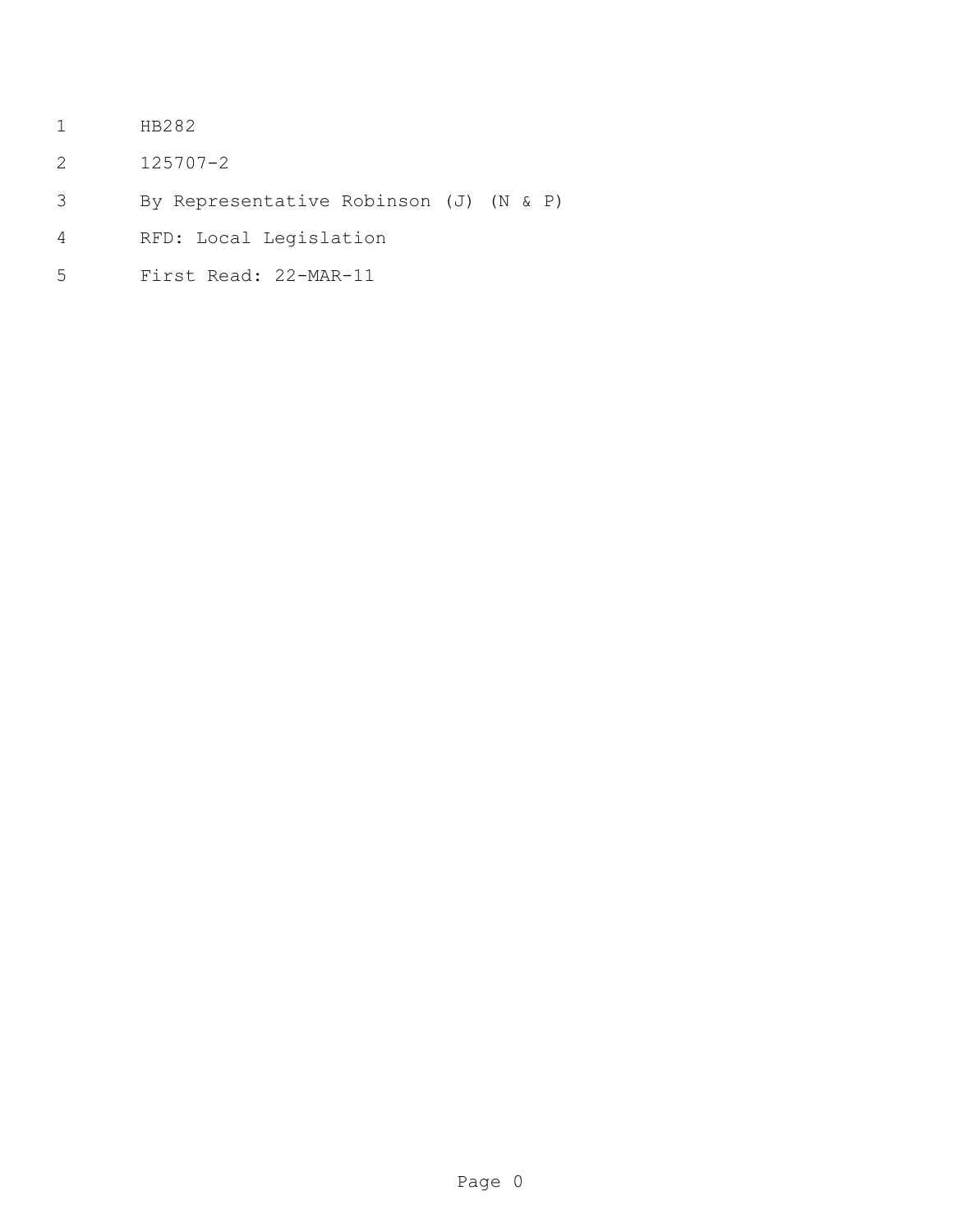| $\mathbf 1$    | 125707-2:n:02/10/2011:ANS/tj LRS2011-326                      |
|----------------|---------------------------------------------------------------|
| $\mathbf{2}$   |                                                               |
| 3              |                                                               |
| $\overline{4}$ |                                                               |
| 5              |                                                               |
| 6              |                                                               |
| 7              |                                                               |
| $8\,$          |                                                               |
| $\mathcal{G}$  | A BILL                                                        |
| 10             | TO BE ENTITLED                                                |
| 11             | AN ACT                                                        |
| 12             |                                                               |
| 13             | Relating to Jackson and DeKalb Counties; to amend             |
| 14             | Act 2010-728 of the 2010 Regular Session (Acts 2010, p. 1833) |
| 15             | to further provide for the members of the Jackson/DeKalb      |
| 16             | Counties Industrial Development Authority.                    |
| 17             | BE IT ENACTED BY THE LEGISLATURE OF ALABAMA:                  |
| 18             | Section 1. Section 1 of Act 2010-728 of the 2010              |
| 19             | Regular Session (Acts 2010, p. 1833) is amended to read as    |
| 20             | follows:                                                      |
| 21             | "Section 1. (a) There is established the                      |
| 22             | Jackson/DeKalb Counties Industrial Development Authority. The |
| 23             | purpose of the authority shall be to market and develop the   |
| 24             | Northeast Alabama Technology Park on the Campbell site near   |
| 25             | the Northeast Alabama Community College and other sites that  |
| 26             | may be suitable for economic development in the future in the |
| 27             | vicinity of the college.                                      |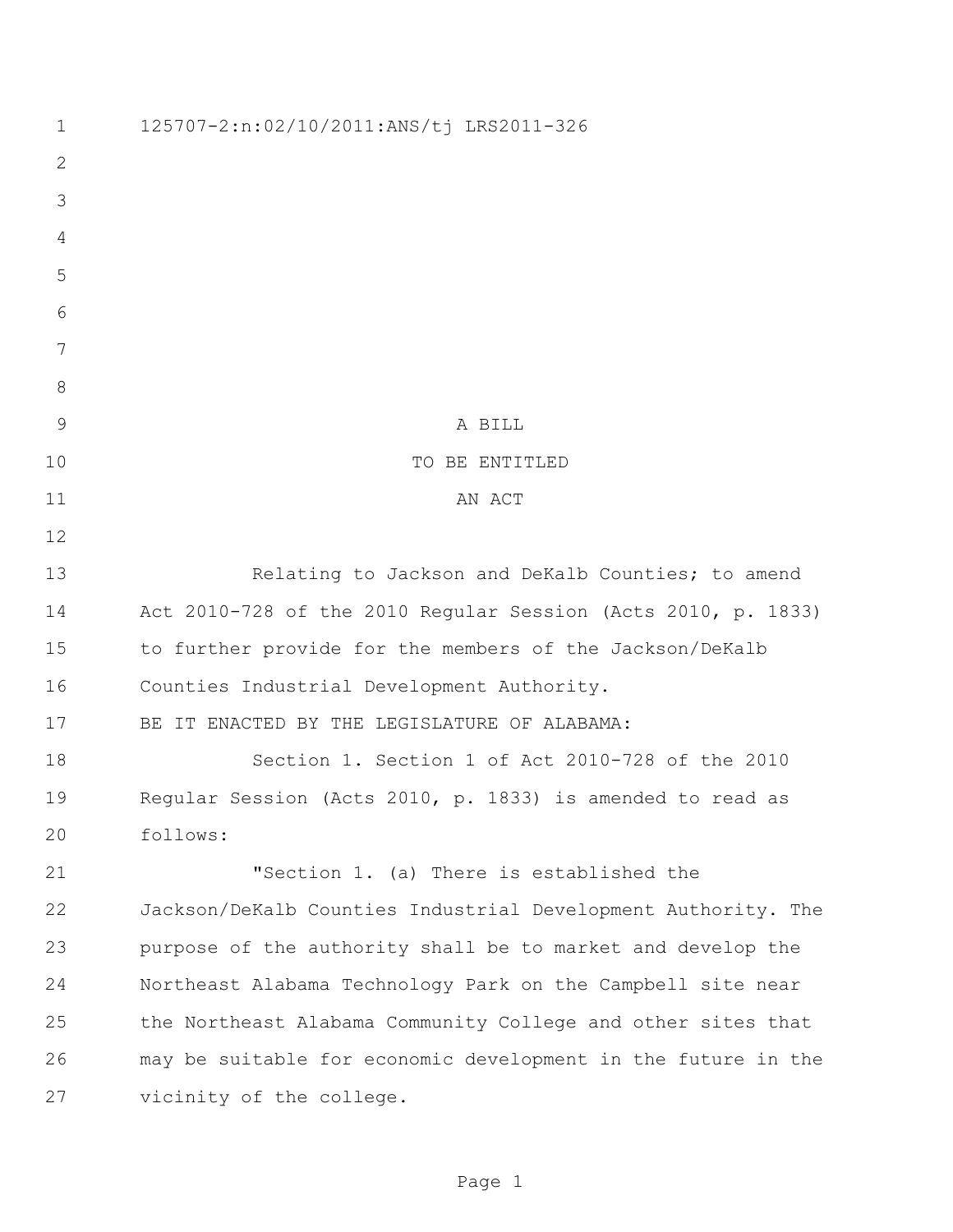"(b) The members of the authority shall consist of the following:

 "(1) The President of the Northeast Alabama Community College (NACC) who shall serve as chair of the authority.

 "(2) One member appointed by the Jackson County Commission who shall reside within the NACC service area.

8  $\blacksquare$  (3) One member appointed by the DeKalb County Commission who shall reside within the NACC service area.

 "(4) One member from Jackson County appointed by the local state legislative delegation representing Jackson and DeKalb Counties who shall reside within the NACC service area.

 "(5) One member from DeKalb County appointed by the local state legislative delegation representing Jackson and DeKalb Counties who shall reside within the NACC service area.

 "(6) One member of the Section/Dutton Water Authority Board appointed by the Section/Dutton Water Authority Board.

 "(7) The CEO of the Sand Mountain Electric Co-op, or his or her designee.

 "(8) The CEO of the Farmers Telecommunication Cooperative, or his or her designee.

 "(9) The Chair of the DeKalb County Economic Development Authority or his or her designee.

 "(10) The Chair of the Jackson County Economic Development Authority or his or her designee.